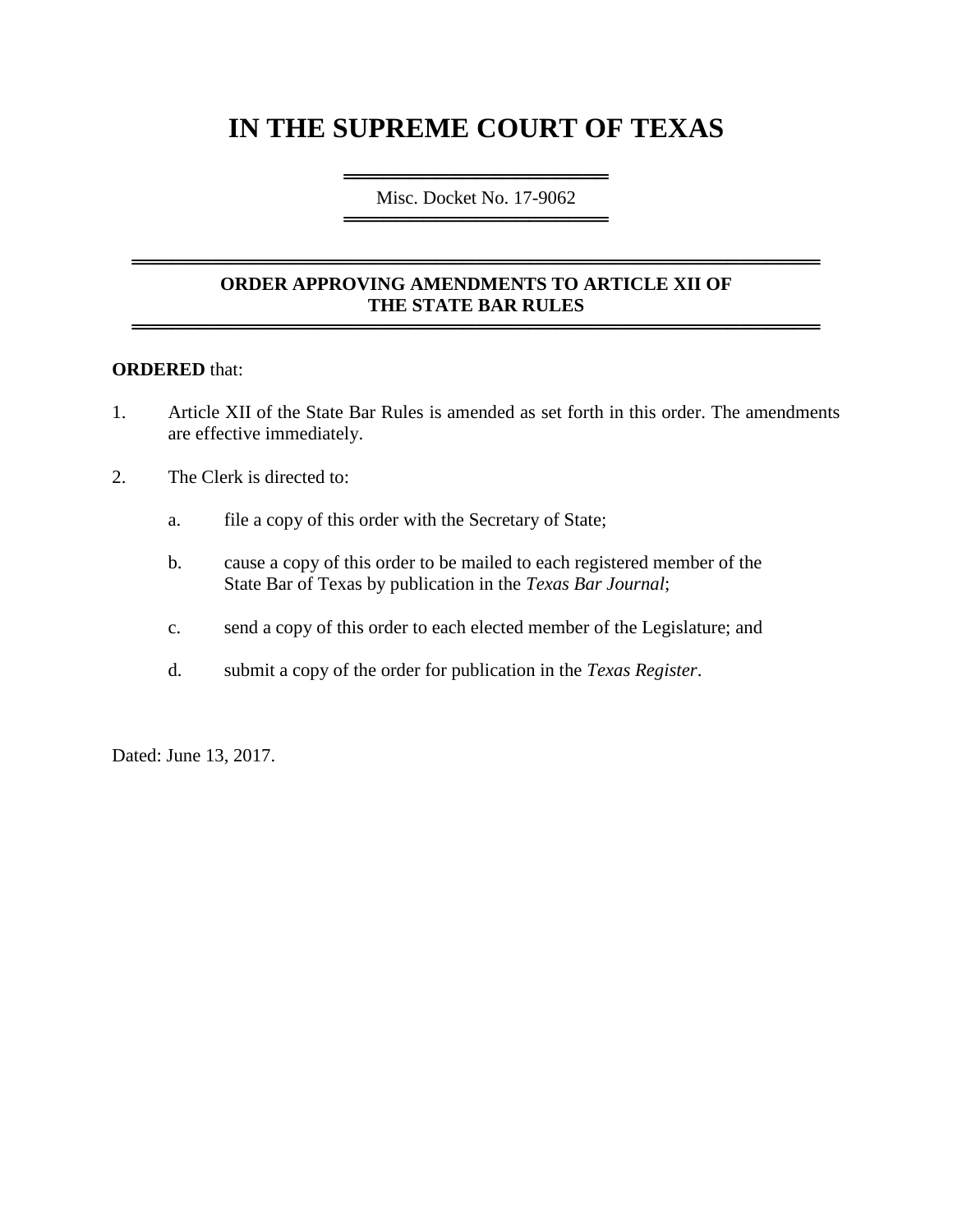Hecht, Chief Justice

Paul W. Green, Justice

Phil Johnson, Justice

<u>uson</u><br>illé Don R. Willett, Justice

mas

va M. Guzman, Justice

Debra H. Lehrmann, Justice

Jeffrey S. Hoyd, Justice John P. Devine, Justice

Brown, Justice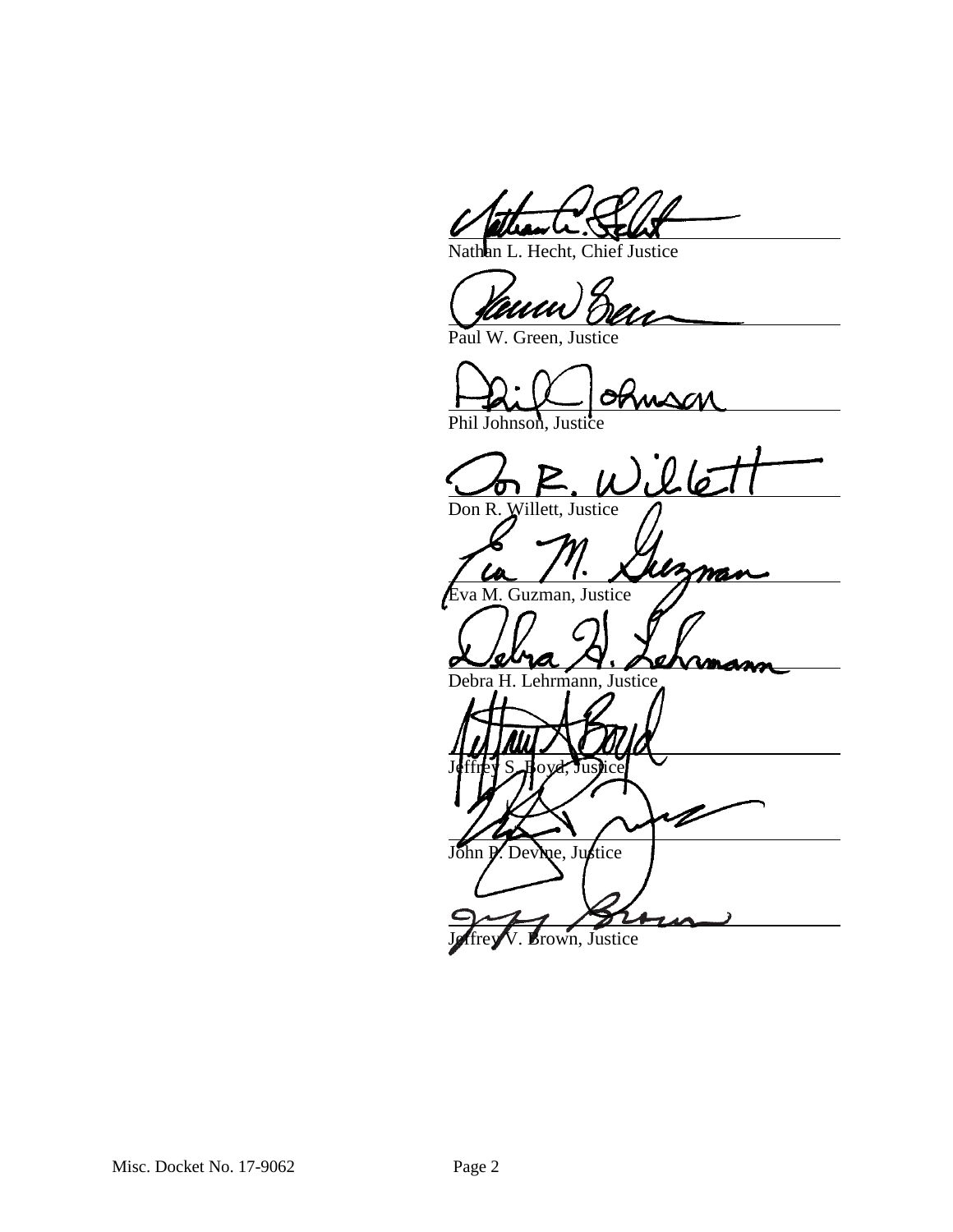# **Article XII—Minimum Continuing Legal Education**

\* \* \*

## **Section 4. Accreditation**

\* \* \*

G. Credit to meet the minimum educational requirement shall will be extended to attorneys who are members of the United States Congress or the Texas Legislature Senate and House of Representatives of present and future United States and Texas Legislatures for each year in which they serve.regular session in which the attorney member shall serve.

\* \* \*

### **Section 6. Minimum Educational Requirements**

- A. Every member must complete 15 hours of continuing legal education during each compliance year as provided by this article. No more than three credit hours may be given for completion of self-study activities during any compliance year.
- B. At least three of the 15 hours must be devoted to legal ethics/professional responsibility subjects. One of the three legal ethics/professional responsibility hours may be completed through self-study.
- C. A person who has elected inactive status, been suspended or disbarred, or resigned, and who desires to return to active status, must comply with the requirements of (A) and (B). The MCLE regulations may authorize the MCLE Department to automatically defer these requirements for a member who elects inactive status during a compliance year. All persons admitted, and any person who has been suspended, disbarred, or who has resigned pursuant to Article X of the State Bar Rules, or who has resigned pursuant to Article III of the State Bar Rules, or who has been suspended pursuant to Section 8 of this Article, or who has taken inactive status pursuant to Section 81.052, Texas Government Code, and who desires to return to active status shall be required, in addition to such other requirements as the State Bar Rules may contain, to comply with the requirements of Section 6(A) and 6(B) hereof.
- D. Accredited continuing legal education and self-study completed within a 12-month period immediately preceding a member's initial compliance year may be used to meet the educational requirement for the initial compliance year. Exception: Credit for the Justice James A. Baker Guide to Ethics and Professionalism in Texas,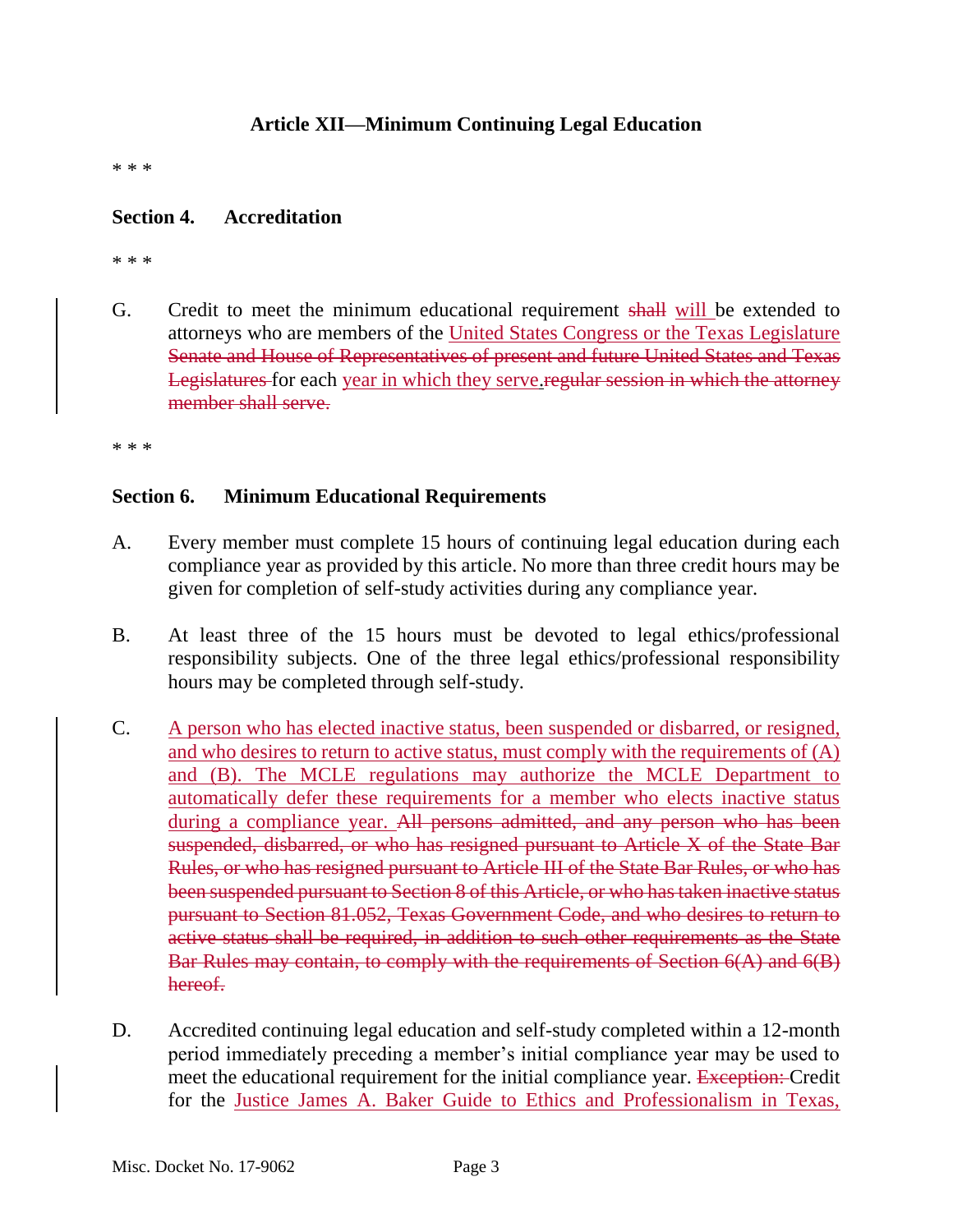educational activity entitled "The Guide to the Basics of Law Practice," sponsored by the Texas Center for Legal Ethics–and Professionalism, may count toward the MCLE requirements for a member's initial compliance year if the course is completed anytime during the member's third year of law school or the 12-month period preceding the member's during the initial compliance year, may be used toward meeting the educational requirements for the initial compliance year.

E. Accredited continuing legal education and self-study completed during any compliance year in excess of the minimum 15 hour requirement for such period will be applied to the following compliance year's requirement. This carryover provision applies to one year only.

\* \* \*

# **Section 9. Review and Appeal**

- A. For good cause, Aa member may file a written-request anform exemption from, or extension of time to complete, compliance with any of the requirements of this Article, an extension of time for compliance, an extension of time to comply with a deficiency notice, or an extension of time to file an annual activity report. The Such request for excuse or for extension shall-will be reviewed and determined by the MCLE Department under regulations promulgated by the Committee or by such of its members as the chairperson may, from time to time, designate. The member shall be promptly notified of the Committee's decision.
- B. "Good cause" shall exist when a member is unable to comply with this Article because of illness, medical disability, or other extraordinary hardship or extenuating circumstances that were not willful on the part of the member and were beyond his or her control.
- C. A member may ask the Committee to review a decision of the MCLE Department by written request within thirty days of the MCLE Department's decision. The Chair of the Committee may appoint a subcommittee to review the decision of the MCLE Department and make a recommendation to the Committee.
- DC. A member may ask the Board to review the Committee's decision by written request to the Executive Director within thirty days of the Committee's decision. The Chair of the Board may appoint a subcommittee to review the decision of the Committee and make a recommendation to the Board. Should the decision of the Committee be adverse to the member, the member may request the Board of Directors of the State Bar to review the decision by making such request in writing to the Executive Director of the State Bar within thirty days of notification of the decision of the Committee. The Chairman of the Board may appoint a committee of the Board to